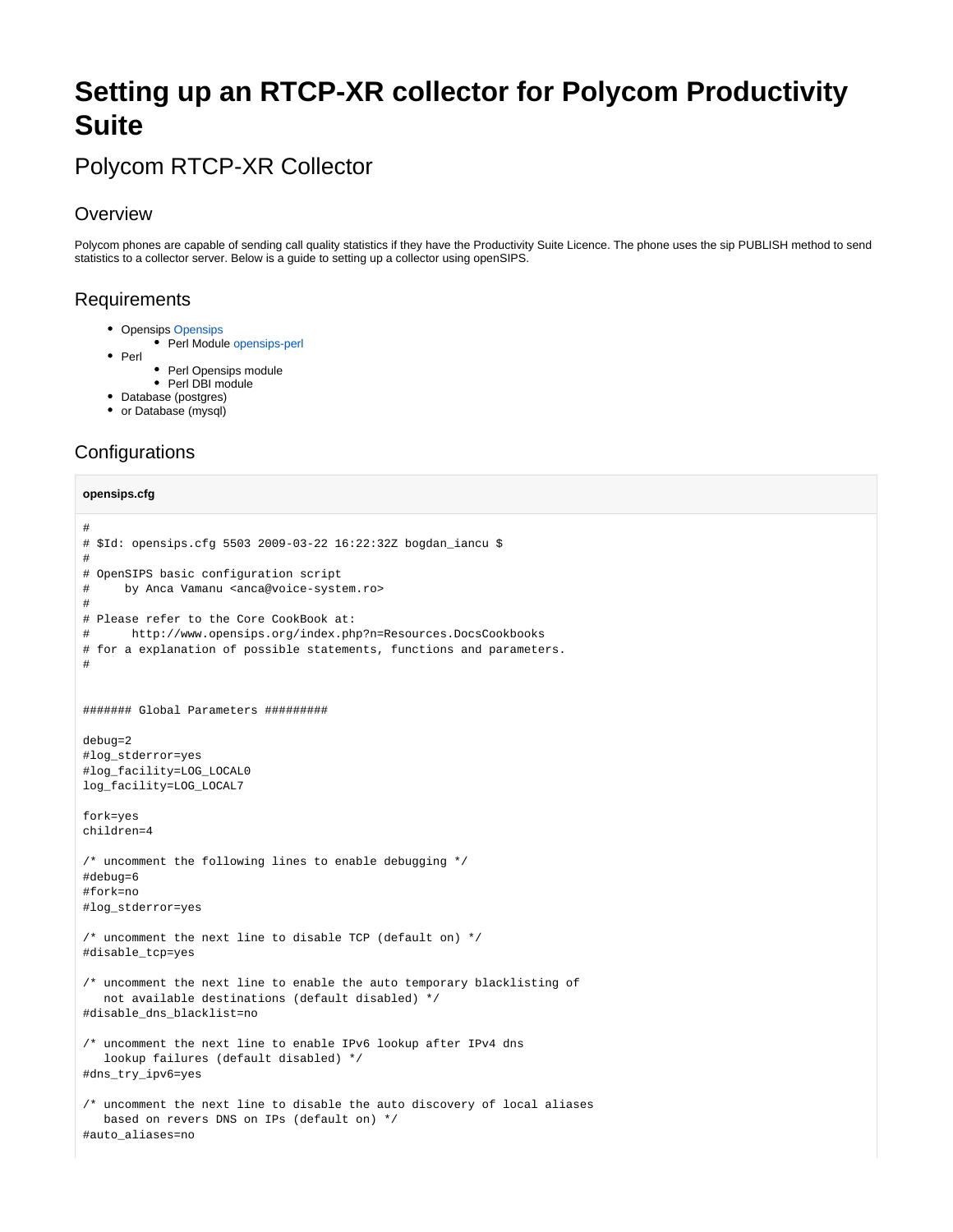```
/* uncomment the following lines to enable TLS support (default off) */
#disable_tls = no
#listen = tls:your_IP:5061
#tls_verify_server = 1
#tls_verify_client = 1
#tls_require_client_certificate = 0
#tls_method = TLSv1
#tls_certificate = "/usr/local/etc/opensips/tls/user/user-cert.pem"
#tls_private_key = "/usr/local/etc/opensips/tls/user/user-privkey.pem"
#tls_ca_list = "/usr/local/etc/opensips/tls/user/user-calist.pem"
port=5060
####### Modules Section ########
#set module path
mpath="/usr/local/lib/opensips/modules/"
/* uncomment next line for MySQL DB support */
#loadmodule "db_mysql.so"
loadmodule "signaling.so"
loadmodule "sipmsgops.so"
loadmodule "sl.so"
loadmodule "tm.so"
#loadmodule "rr.so"
loadmodule "maxfwd.so"
#loadmodule "usrloc.so"
#loadmodule "registrar.so"
#loadmodule "textops.so"
#loadmodule "mi_fifo.so"
# This module is part of core (opensips 1.8.2)
# loadmodule "xlog.so"
loadmodule "perl.so"
#----------------- setting module-specific parameters ---------------
#----- mi_fifo params -----
#modparam("mi_fifo", "fifo_name", "/tmp/opensips_fifo")
# ----- rr params -----
# add value to ;lr param to cope with most of the UAs
# deprecated (opensips 1.8.2)
# modparam("rr", "enable_full_lr", 1)
# do not append from tag to the RR (no need for this script)
# modparam("rr", "append_fromtag", 0)
# ----- registrar params -----
# deprecated (opensips 1.8.2)
# modparam("registrar", "method_filtering", 1)
modparam("perl", "filename", "/usr/local/etc/opensips/messagedump.pl")
modparam("perl", "modpath", "/usr/local/lib/opensips/perl/")
####### Routing Logic ########
#main request routing logic
route{
         if (!mf_process_maxfwd_header("10")) {
                sl_send_reply("483","Too Many Hops");
                exit;
         }
```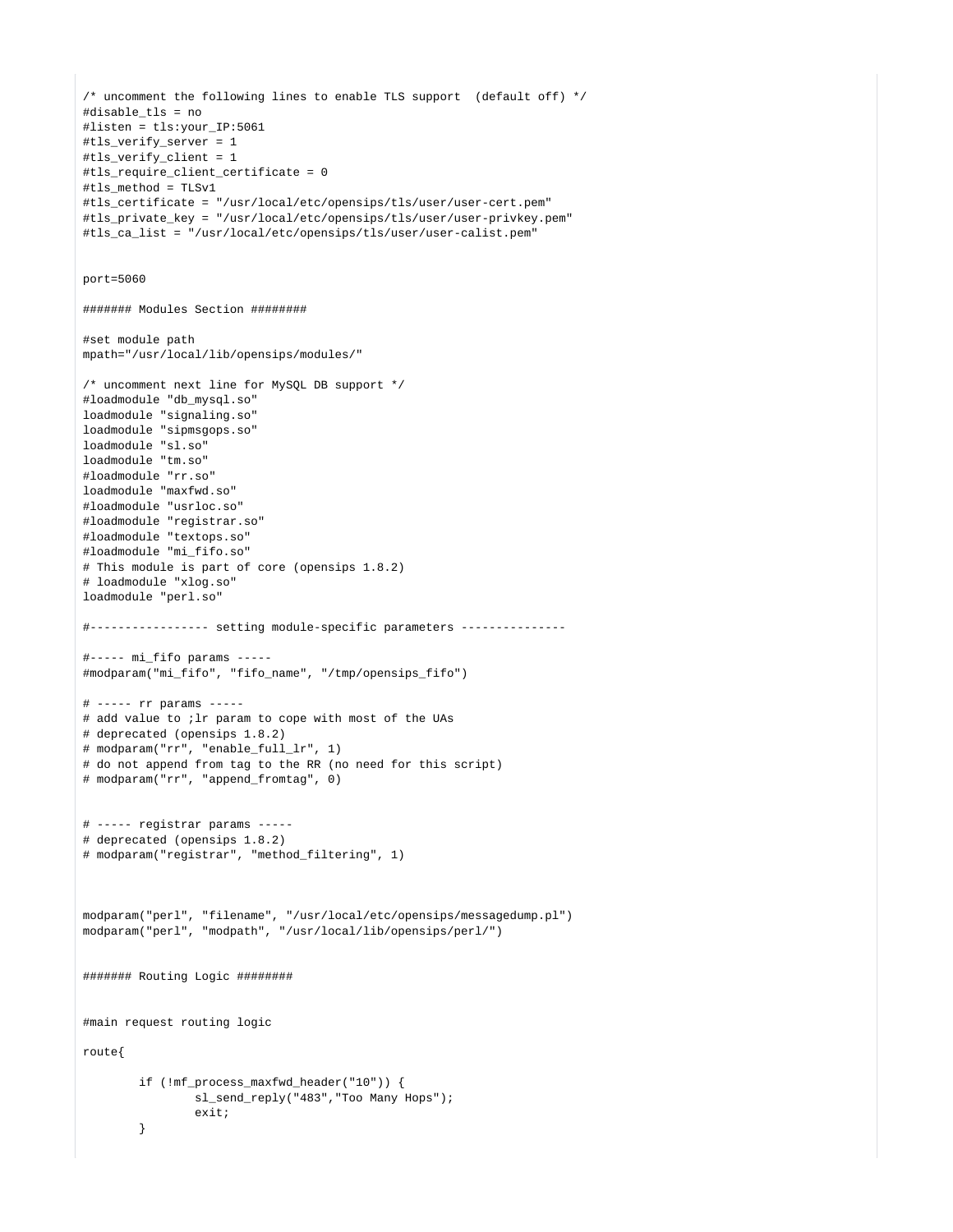```
 if (is_method("PUBLISH"))
         {
         perl_exec("messagedump");
                # After recording values in the DB, respond with 200 to the endpoint so the transaction does 
not timeout
                 t_reply("200","PUBLISH RECORDED");
                 exit;
         }else {
                 sl_reply_error();
         }
}
```
### **messagedunmp.pl**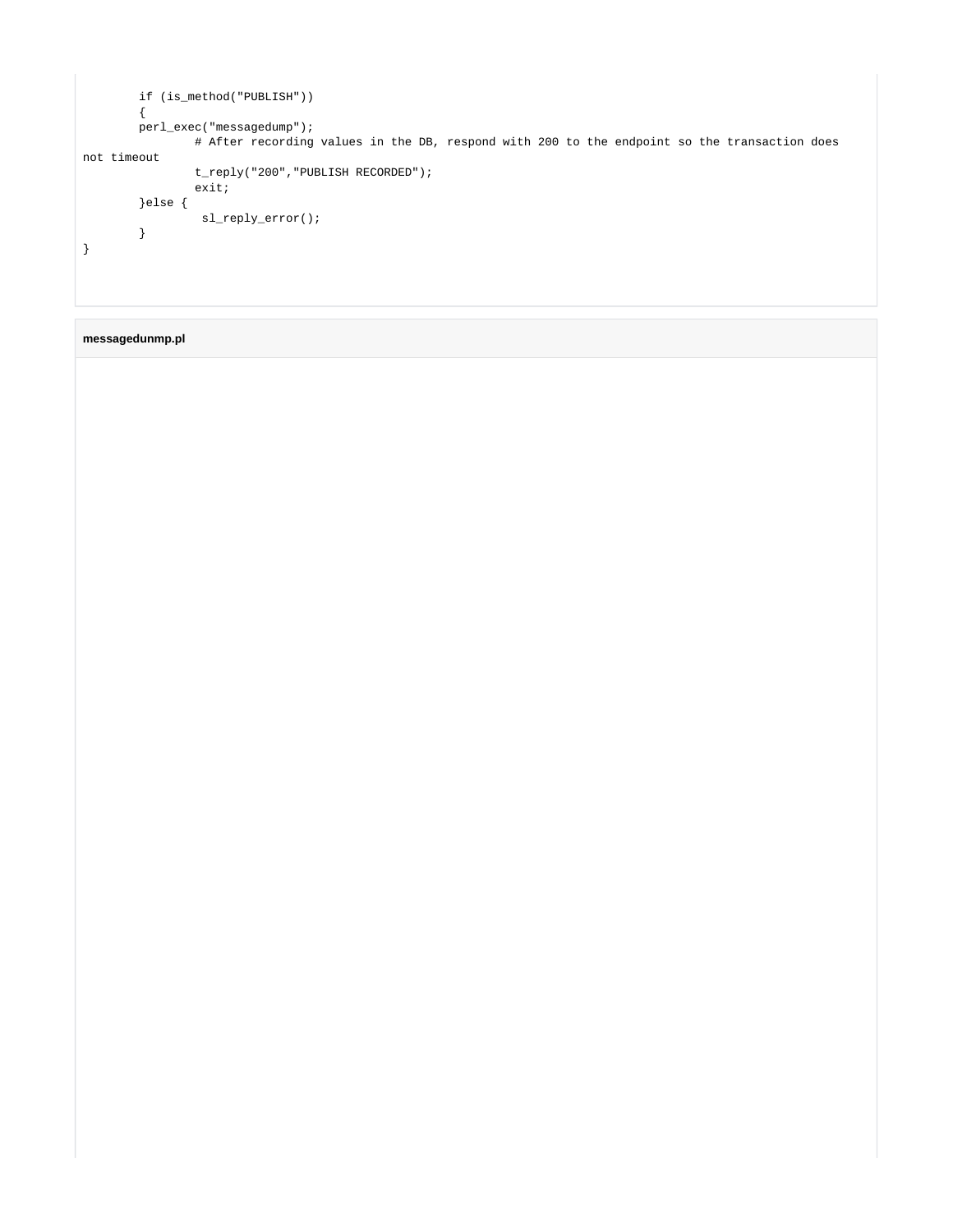```
use OpenSIPS qw ( log );
use OpenSIPS::Constants;
use DBI;
$my_database=voip;
$my_user=voip;
$my_password=password;
$my_host="127.0.0.1";
$my_platform="Pg";
# For MYSQL database use
# $my_platform="mysql";
sub messagedump {
    my \sin = \text{shift};
     my $name;
     my $number;
     my $localUA;
     my $remoteUA;
     my $callID;
     my $packetLoss;
     my $moslq;
     my $moscq;
     my $rtd;
     my $timeStart;
     my $timeStop;
# open F,">>/tmp/opensips-perl-messagedump";
     my $fh = $m->getHeader("From");
    if(\$fh = \gamma / "(.*)"\$+<sign:(\d+)\@.*\$/) {
          $name=$1;
          $number=$2;
     }
# print F "NAME:$name\nNUMBER:$number\n";
     my $mb = $m->getBody();
# print F "$mb\n";
    if(\texttt{\$mb} = \; / \; . \; *CallID: ( \; . \; +) \; . \; * / \; ) {
         $callID = $1;\eta sallID =~ s/\@.*//g; #remove the @symbol and everthing after
      }
    if(\$mb \text{w} = \text{w} / \cdot * \text{LocalAddr}: IP = ( . +) \s + \text{PORT.} \cdot / ) {
         $localUA = $1; }
     \label{eq:inf} \begin{minipage}[c]{0.9\linewidth} \emph{if ($\verb!mb =_ / +\verb!%=|, +) \verb!S+PORT.*/}) \normalsize \end{minipage} {
         $remoteUA = $1;
 }
     if(\$mb =~ / . *RTD = ( . +) \s+ESD. * / ) {
         $rtd = $1; }
      if($mb =~ /.*PacketLoss:NLR=(\d+\.\d+).*/)
      {
      $packetLoss=$1;
      }
     if(\$mb = \checkmark /.*MOSLQ=(\d.\d)\s+MOSCQ=(\d.\d).*/)
      {
         $~fmoslq = $1;$mostq = $2; }
     if(\$mb = ~ / . * \text{START} = ( . + ) \s + \text{STOP} = ( . + ) . * / ) {
          $timeStart = $1;
          $timeStop = $2;
      }
```